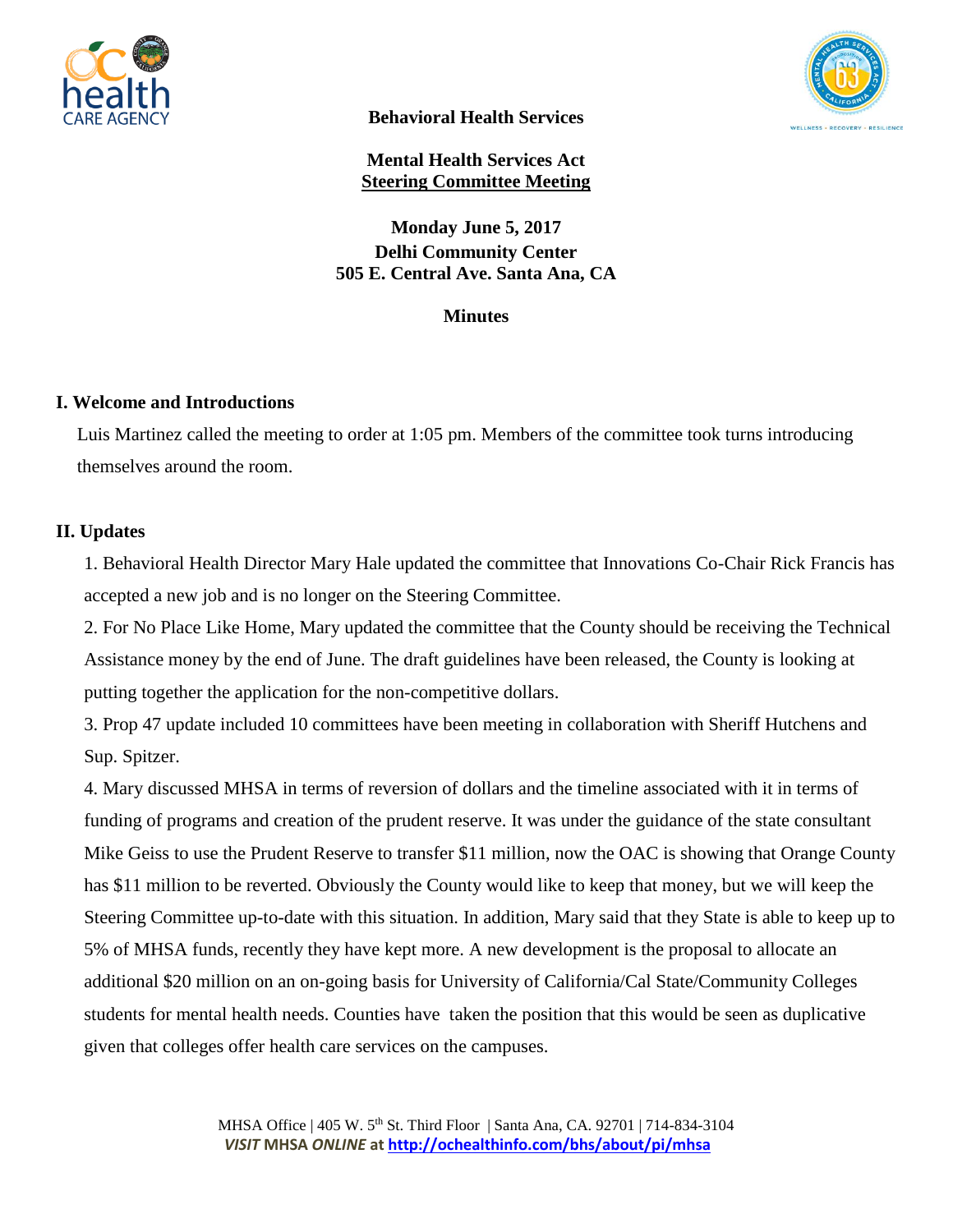5. Mary presented the Steering Committee with the Public Comments received for the MHSA 3-Year Plan. The Mental Health Board voted on May 24 to accept the Plan. The Plan will now be sent to the Board of Supervisors for approval on June 27.

6. MHSA Coordinator Sharon Ishikawa updated the committee with the upcoming schedule: July will be no meeting due to the 4<sup>th</sup> of July Holiday. At the August 7 meeting, our state MHSA consultant Mike Geiss will be presenting on the state/county estimates and how funds are expected to come in/be released. 7. The MHSA office sent out a survey to the Steering Committee members in relation to the UCSD costbenefit study in order to vulnerable population groups. The first report on this study will be March 30, 2018. 8. A new Steering Committee membership survey will be distributed within the next month to update our statistics of our stakeholders to be included in the FY 2018/19 Plan Update.

9. Sharon announced that starting in 2018, the Steering Committee meetings will be held on the third Monday of each month in order to prevent conflicts with the current CHDA meetings which take place the same time as the steering committee meetings.

10. Community Action Advisory Committee President Denise Cuellar updated the committee on the recent presentation by the WIT Program. In addition Denise announced the CAAC elections were going to be held at the June meeting and thus, this would be her last update to the committee as President of CAAC.

## **III. MHSA Office Research Analyst Kyle Chang presented on Demographics.**

1. Kyle's presentation was on MHSA programs only, no outside BHS programs with outside funding were a part of the presentation.

2. This was the first type of presentation on Demographics so it's a good first stepping stone as we eventually will get a full report from UCSD's CBA.

3. The presentation looked at gender, age, language and ethnicity and used comparison groups from the most recent census, the state department of finance and medi-cal beneficiaries. It gives a good glimpse at what MHSA is doing in comparison.

4. At the completion of the presentation, Kyle looked at what this report is in terms of future directions, which included incorporation into the MHSA annual updates, eventual incorporation of non-MHSA BHS consumers, use within the aforementioned UCSD Needs-Gaps Analysis and the use of a data warehouse and business intelligence usage.

## **IV. Community Action Advisory Committee MHSA Program Survey**